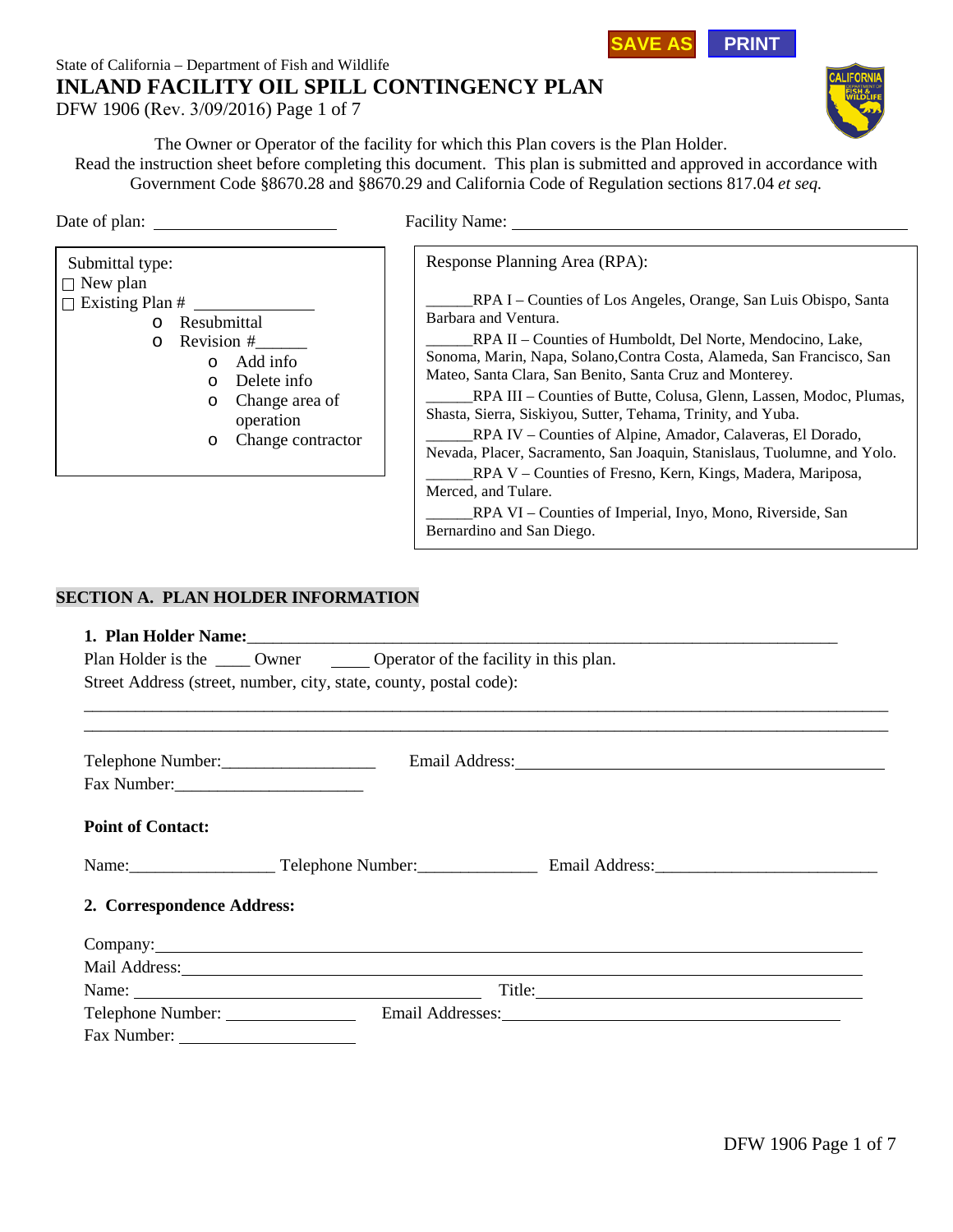## **3. Agent for Service of Process in California:**

| Name:                                                                                                                                                                                                                         | <u> 1989 - Johann Stoff, deutscher Stoffen und der Stoffen und der Stoffen und der Stoffen und der Stoffen und de</u> |
|-------------------------------------------------------------------------------------------------------------------------------------------------------------------------------------------------------------------------------|-----------------------------------------------------------------------------------------------------------------------|
|                                                                                                                                                                                                                               |                                                                                                                       |
|                                                                                                                                                                                                                               |                                                                                                                       |
| Telephone Number: Email Address: Campaigneer Contains and Address and Address and Address and Address and Address and Address and Address and Address and Address and Address and Address and Address and Address and Address |                                                                                                                       |
|                                                                                                                                                                                                                               |                                                                                                                       |
| <b>SECTION B. FACILITY/UNIT INFORMATION</b>                                                                                                                                                                                   |                                                                                                                       |
| <b>Facility/Unit Type:</b> $\Box$ Facility, $\Box$ Pipeline, $\Box$ Lease/Production Field, $\Box$ Railroad                                                                                                                   |                                                                                                                       |
| Number of Facilities/Units: ________                                                                                                                                                                                          |                                                                                                                       |
|                                                                                                                                                                                                                               |                                                                                                                       |
|                                                                                                                                                                                                                               |                                                                                                                       |
|                                                                                                                                                                                                                               |                                                                                                                       |
| 2. California Certificate of Financial Responsibility (COFR):                                                                                                                                                                 |                                                                                                                       |
|                                                                                                                                                                                                                               |                                                                                                                       |
| Number of Current COFRs for the Facility/Unit:                                                                                                                                                                                |                                                                                                                       |
| 3. Facility Oil Capacity Information (in bbls):                                                                                                                                                                               |                                                                                                                       |
|                                                                                                                                                                                                                               |                                                                                                                       |
|                                                                                                                                                                                                                               |                                                                                                                       |
| 4. Facility Principles in Addition to the Plan Holder (eg. owners, operators, managers):                                                                                                                                      |                                                                                                                       |
|                                                                                                                                                                                                                               |                                                                                                                       |
|                                                                                                                                                                                                                               |                                                                                                                       |
|                                                                                                                                                                                                                               |                                                                                                                       |
| Phone Number:                                                                                                                                                                                                                 | Phone Number:                                                                                                         |
|                                                                                                                                                                                                                               |                                                                                                                       |
|                                                                                                                                                                                                                               |                                                                                                                       |
| <i>Check</i> : $\Box$ Owner $\Box$ Operator $\Box$ Manager $\Box$ Other <i>Check</i> : $\Box$ Owner $\Box$ Operator $\Box$ Manager $\Box$ Other                                                                               |                                                                                                                       |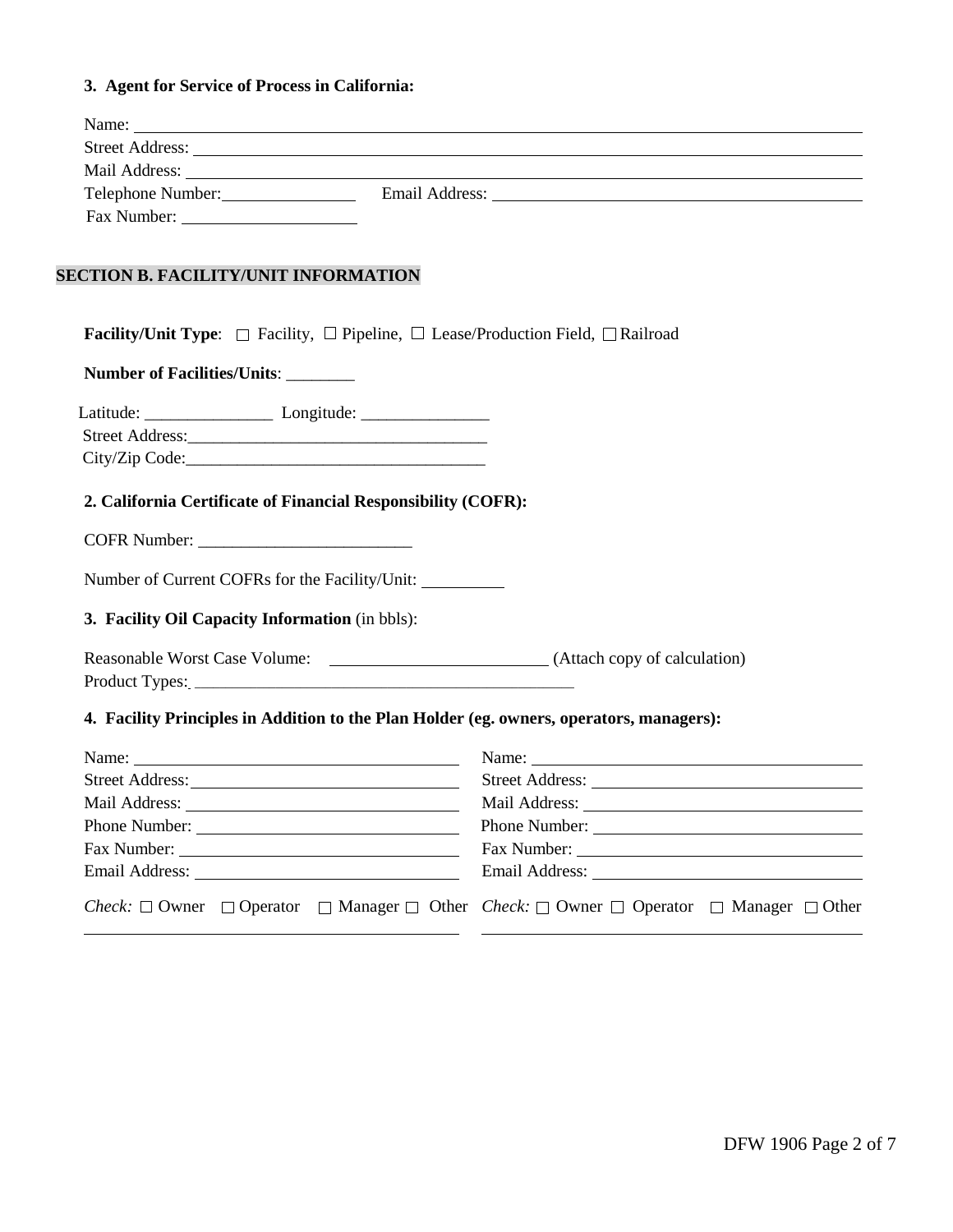### **5. Attached Documents**

- $\Box$  General facility diagrams indicating fuel and oil tanks; general arrangement, size, capacity, types of oil for each tank, facility block diagram, typical well pad block diagram, and identification of location for safety data sheets for the petroleum product handled.
- $\Box$  Signed copy of OSRO contract.
- $\Box$  Documentation that the Spill Management Team or individuals acknowledges this capacity.
- $\Box$  Documentation that the Qualified Individual or company, and any identified alternates, acknowledge this capacity.
- For the Agent for Service of Process, documentation that the agent for service of process acknowledges this capacity. Such agent shall be located in California.
- $\Box$  Identify the environmentally and economically sensitive sites. Attach map of location of affected areas.

### **SECTION C. NOTIFICATION AND CONTRACTOR INFORMATION**

### **1. Immediate Spill Notification:**

*Notifications shall be initiated immediately or within 30 minutes of incident discovery:* **National Response Center:** 1.800.424.8802 **California Governor's Office of Emergency Services:** 1.916.845.8911 or 1.800.852.7550 **Qualified Individual (QI): Rated Oil Spill Response Organization (OSRO): Spill Management Team (SMT):**

### **2. Person or Central Office Responsible for Initiating Spill Notifications for the Plan Holder**:

| $\mathcal{L}_{\text{unpair}}$ , |                          |  |
|---------------------------------|--------------------------|--|
| Name:                           | <i>Alternate Person:</i> |  |
| 24-hour Phone Number:           | 24-hour Phone Number:    |  |
| Fax Number:                     | Fax Number:              |  |
| Email Address:                  | Email Address:           |  |
|                                 |                          |  |

### **3. Qualified Individual (QI):**

*Company:*

| Name:                 | Alternate Person:     |
|-----------------------|-----------------------|
| 24-hour Phone Number: | 24-hour Phone Number: |
| Fax Number:           | Fax Number:           |
| Email Address:        | Email Address:        |
|                       |                       |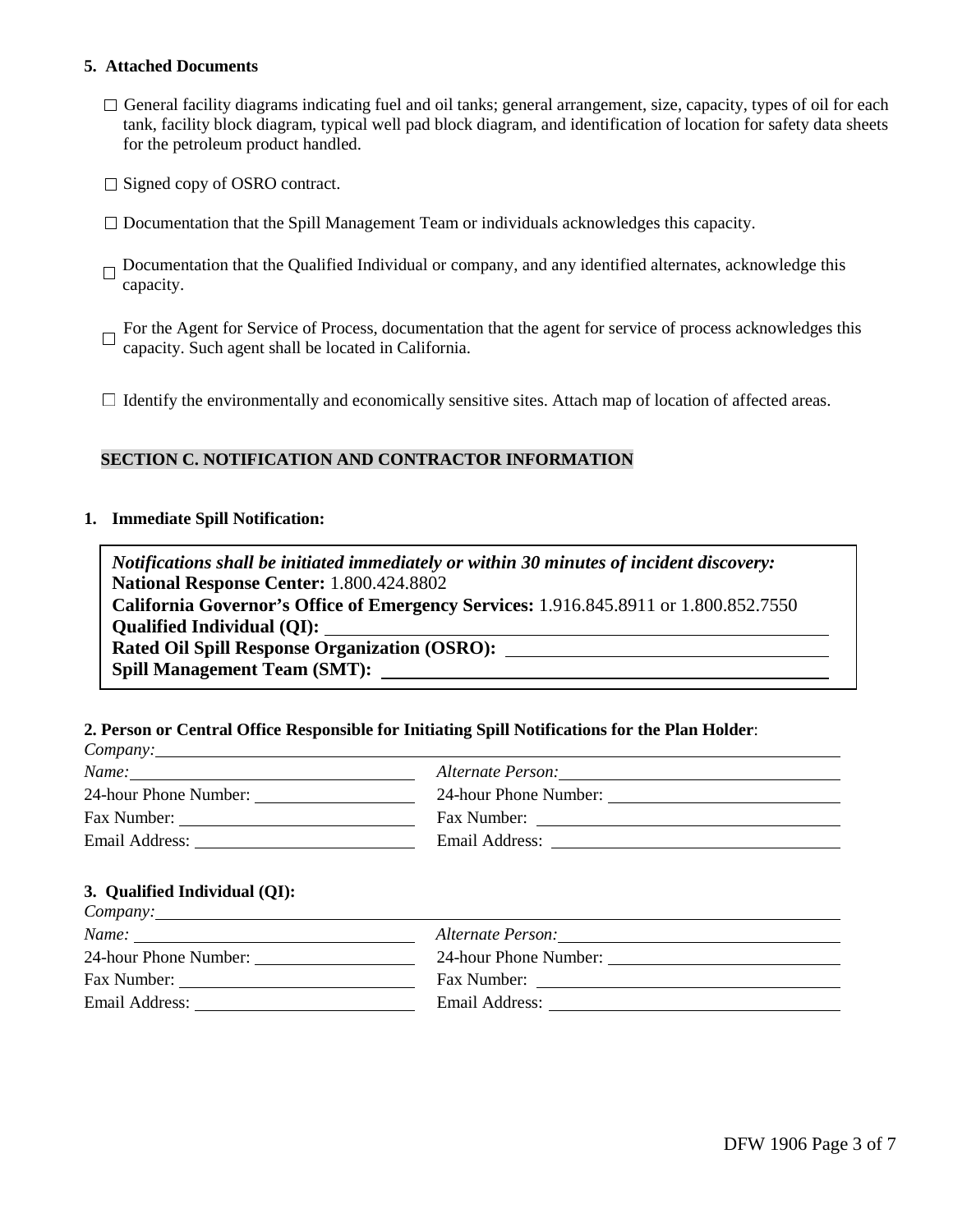### **4. Primary Rated Oil Spill Response Organization (OSRO):**

|                                | List contracted Rated OSRO(s) to cover Plan Holder obligations for the following services: |  |
|--------------------------------|--------------------------------------------------------------------------------------------|--|
| Containment booming:           |                                                                                            |  |
|                                |                                                                                            |  |
|                                |                                                                                            |  |
|                                |                                                                                            |  |
| Shoreline Cleanup:             | Areas covered:                                                                             |  |
| Dispersants:                   |                                                                                            |  |
| 5. Spill Management Team (SMT) |                                                                                            |  |
| Name:                          |                                                                                            |  |
| 24-hour Phone Number:          |                                                                                            |  |
|                                |                                                                                            |  |
| Email Address:                 | Email Address:                                                                             |  |

#### **SECTION D. CERTIFICATION:**

#### **By signing below, I certify:**

- a. I am an executive or other person within the Plan Holder's management who is authorized to fully implement this oil spill contingency plan. I have reviewed the plan for accuracy.
- b. Plan Holder will maintain a level of readiness that will allow effective implementation of this contingency plan.
- c. Plan Holder has a contract with a Rated OSRO identified in Section B of this Plan who is rated for the RPA's of operation, and response time for deployment.
- d. Each environmentally sensitive site will be protected as described in the Inland Contingency Plan.
- e. Plan Holder will use and integrate into the Incident Command System established during a drill or actual spill.
- f. Plan Holder will use the Oiled Wildlife Care Network for care of oiled wildlife.
- g. Elements of this Plan will be exercised at least annually, and the entire Plan exercised once every 3 years.
- h. Plan Holder staff and employees will be trained in the use of this Plan.
- i. The Plan will be periodically reviewed and updated as required, and will be re-submitted to OSPR every 5 years from the date of approval.
- j. The Plan will be available to response personnel and to State and Federal agencies for inspection and review.
- k. Under penalty of perjury under the laws of the State of California, the Facility/Unit/Pipeline/Railroad information contained in this contingency plan is true and correct and that the plan as a whole is both feasible and executable.

| Name:      | Title. |
|------------|--------|
| Signature: | Date   |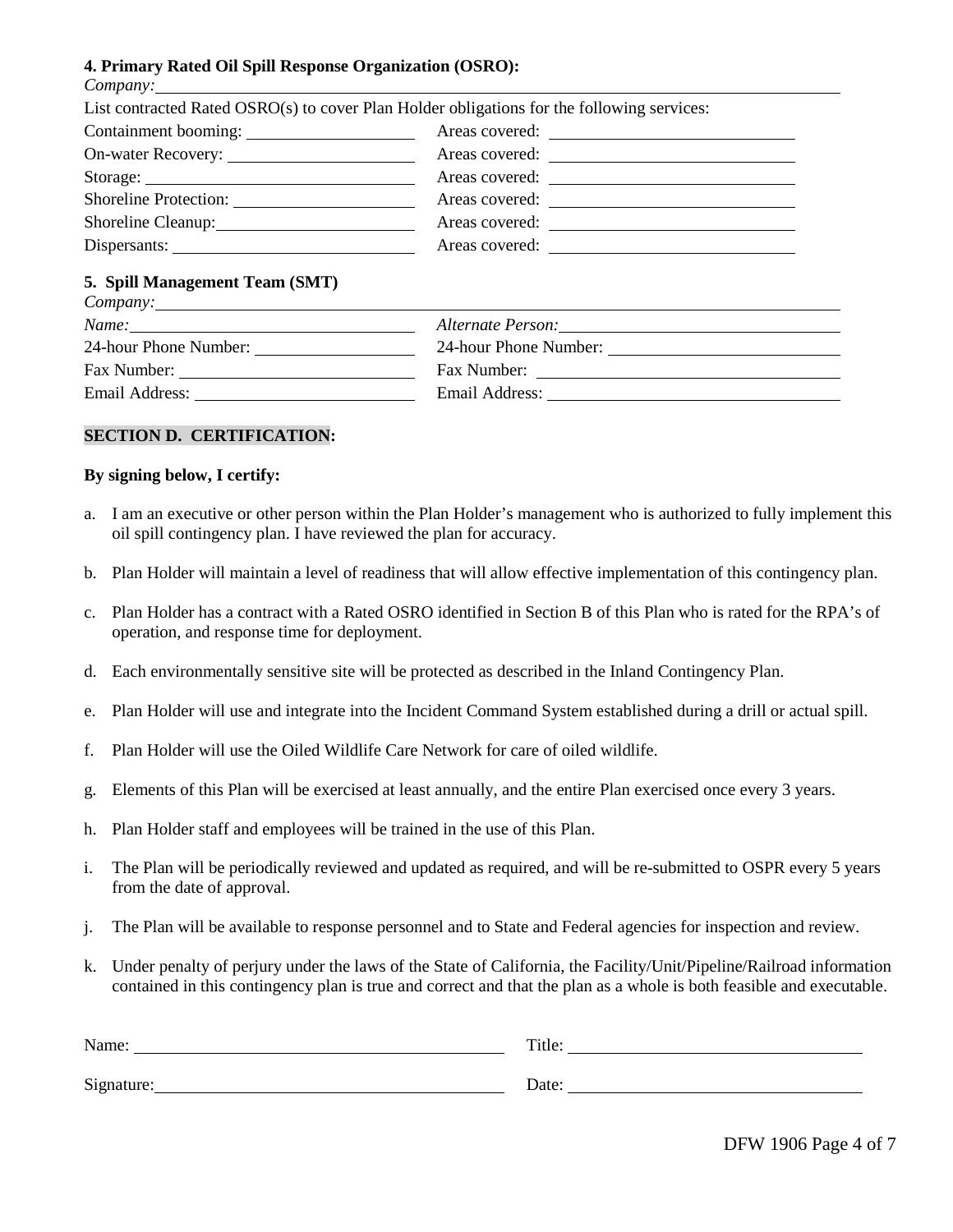#### **INLAND FACILITY OIL SPILL CONTINGENCY PLAN INSTRUCTIONS**

The plan must be submitted to the Administrator of the Office of Spill Prevention & Response for review and approval. *A complete, signed plan document shall be submitted electronically.*

The accompanying document is your oil spill contingency plan for compliance with Title 14 California Code of Regulations (CCR) Section 817.04 *et seq.*, and Government Code §8670. 28 and §8670.29. This document may also be used to revise or renew an existing contingency plan. Upon approval, the completed document serves as the oil spill contingency plan along with the approval letter. A complete copy of the inland facility's approved plan must be maintained on-site if the facility is staffed, or at the nearest field office if the facility is not staffed.

All sections of the plan must be completed unless otherwise indicated on the document or in these instructions. *You may also add additional provisions that you consider helpful to your employees or staff, or others who may refer to the plan during a spill; such provisions must not conflict with any statutory or regulatory requirements.*

### **Page 1:**

**Date** of the plan.

**Name** of the facility.

#### **Submission Type:**

Check one box to indicate the plan document type. Enter the existing plan number if a resubmittal (renewal) or revision. If a revision, check all applicable boxes to describe the type of revision.

#### **Region(s) of Operation:**

Check all applicable boxes to identify the region(s) in which the Facility, Pipeline, or Railroad intends to operate. There must be Oil Spill Response Organization (OSRO) coverage for all regions of operations. See CA CCR Title 14 Section 819. Statewide Oil Spill Response Organization (OSRO)

### **Section A. Plan Holder Information:**

- *1. Plan Holder details* Enter the name and contact information for the company (existing company if renewal or revision) who will be the Plan Holder for the facility, taking responsibility for response actions during a drill, an actual spill, or a threatened spill. Check one box indicating owner or operator. The Plan Holder must own, have an ownership interest in, operate, or lease.
- *2. Correspondence*  List the name, address, phone number, fax number, and email address if available, of the person to whom correspondence should be sent.
- *3. Agent for Service of Process* Enter the name and contact information for an agent for service of process. The agent must be designated to receive legal documents on behalf of the Plan Holder covered by the plan. Such agent shall be located in California. 14 CCR Section 817.04(i)(3)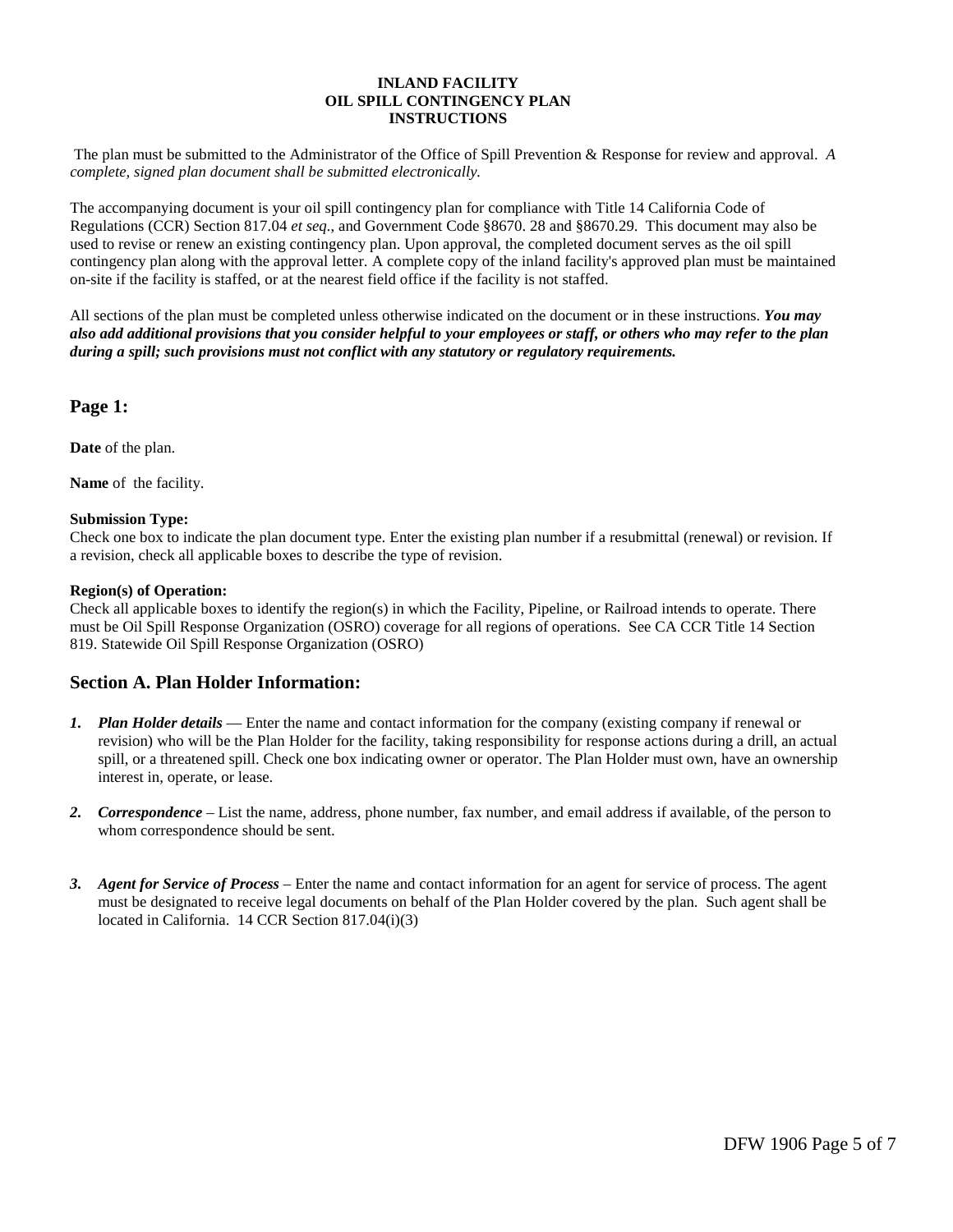## **Page 2**

## **Section B. Facility, Pipeline, Railroad Information**

- *1. Facility/Unit Information* Check appropriate box. Enter Lat/Lon and street, city/county and zip code.
- *2. California Certificate of Financial Responsibility (COFR)* Check if the Facility, Pipeline, or Railroad has a current COFR; enter COFR #. A COFR is required.
- *3. Facility Oil Capacity Information* Enter all volumes in barrels. 1 barrel = 42 U.S. gallons = 0.1590 cubic meters.
	- Reasonable Worst Case Spill Volume means the spill response planning volume calculated for your facility. (See Section 817.04 (k) (3) for calculations)
	- Type of products Enter the type of fuel products handled or transported.
- *3. Facility Principals* Enter the names and addresses of any other owners, operators and managers, other than the Plan Holder.
- *4. Attachments* The plan must be accompanied by several documents, electronically submitted:
	- Facility Diagrams Diagrams that clearly identify the general arrangement and location of each fuel and lube oil storage tank and other features pertinent to an emergency response. The size, storage capacity, and type of oil must be specified for each tank. Diagrams must be in a scale that is clearly legible for review. A plan will not be approved without an adequate diagram.
	- Oil Spill Response Organization (OSRO) Contract Contract or document evidencing an agreement between the Plan Holder and the OSRO(s) for the types spill response coverage needed in the Geographic Regions where the facility, pipeline, or railroad may operate as indicated on page 1 and as indicated in Section B.
	- Each plan shall identify a Spill Management Team. If the plan holder contracts for this service, documentation that the Spill Management Team acknowledges this capacity shall be included in the plan.
	- Each plan shall identify a Qualified Individual, and any alternates, for the purpose of implementing the plan. If the plan holder contracts for this service, documentation that the Qualified Individual or company, and any identified alternates, acknowledge this capacity shall be included in the plan.
	- Each plan shall provide the name, physical address and mail address, telephone number, email addresses, and facsimile number of an agent for service of process designated to receive legal documents on behalf of the plan holder. Such agent shall be located in California. If the plan holder contracts for this service, documentation that the agent for service of process acknowledges this capacity shall be included in the plan.
	- Environmentally Sensitive Sites The contingency plan shall identify and describe the following sites at risk that may be impacted by a reasonable worst case oil spill from the Inland Facility into waters of the state, including depicting locations on maps. This determination shall assume adverse weather conditions, pessimistic water and air dispersion and other adverse environmental conditions such that the worst possible dispersion of the oil into the land, air and water will be considered.
		- (A) Habitat types, shoreline types, and associated wildlife resources in those locations;
		- (B) The presence of state or federally-listed rare, threatened or endangered species;
		- (C) The presence of aquatic resources including state fish, invertebrates, and plants including important spawning, migratory, nursery and foraging areas;
		- (D) The presence of terrestrial animal and plant resources;
		- (E) The presence of migratory and resident state bird and mammal migration routes, and breeding, nursery, stopover, haul-out, and population concentration areas by season;

(F) The presence of commercial and recreational fisheries including aquaculture sites, kelp leases and other harvest areas.

- (G) Public beaches, parks, marinas, boat ramps and diving areas;
- (H) Industrial and drinking water intakes, power plants, salt pond intakes, and important underwater structures;
- (I) Areas of known historical and archaeological sites (but not their specific description or location);
- (J) Areas of cultural or economic significance to Native Americans (but not their specific description or location).